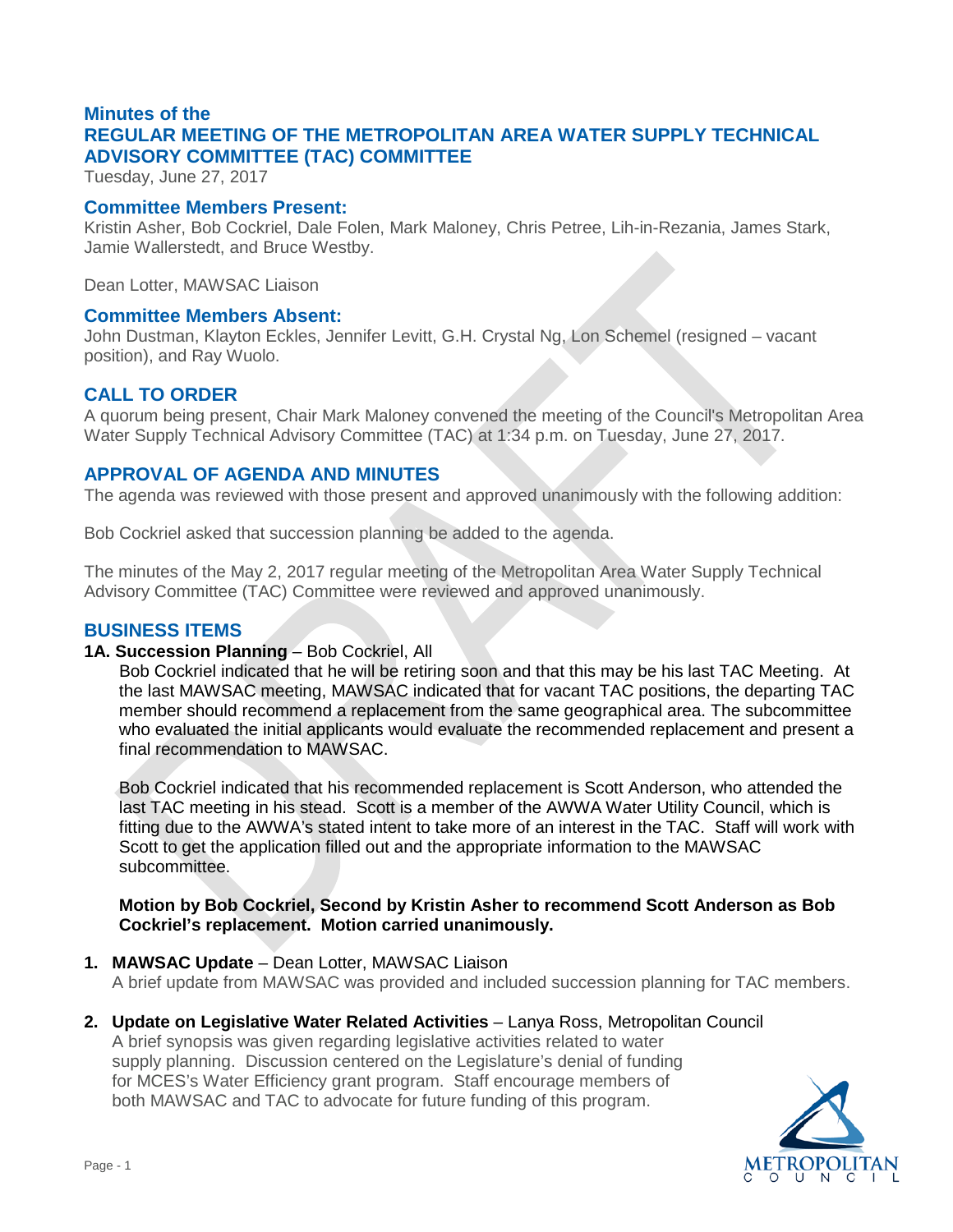**3. Water Conservation and Efficiency Presentations** - Rick Wahlen, City of Eden Prairie and Mark Maloney, City of Shoreview

**Eden Prairie** – The City of Eden Prairie began its water conservation program in 2000 and one of the biggest lessons learned is that building a culture of conservation takes time. Eden Prairie is seeing success across the board and will continue working on conservation efforts. Some of the most effective methods include leading by example, participating in external groups to encourage collaboration and education. Education focused on younger generations proves especially effective in the long term.

Eden Prairie conducts rate studies every five years and determines rates based on the cost of system repair and replacement combined with usage in a five-tier rate structure, which is adjusted based on the results of each study. Additional areas of focus have been promoting the use of conservation (native, natural) landscaping and water reuse projects. Lessons learned about rebate programs include that irrigation rebates must be substantial to make a difference and that local appliance retailers will help drive the water efficient appliance rebate program. The TAC can support conservation efforts by recognizing opportunities.

**Shoreview** – The City of Shoreview has seen a downward trend in water use and has been diligent about reducing unaccounted for water through leak detection and metering. Water use restrictions have been extended to cover private wells and new drilling of private wells is prohibited. Another tool the City is exploring through a pilot project is a software solution called WaterSmart.

WaterSmart uses customer data to generate "water score" reports, which are similar to Xcel Energy's energy efficiency reports. The reports compare customer use to that of their neighbors, make suggestions for further reductions and provide additional information. The reports are available via mail, online and mobile access. The software is helping the City identify conservation opportunities, providing leak detection assistance and provides a platform for ebilling.

There is not enough data yet to establish an actual level of water savings due to this program, but it has been a resounding success in terms of customer satisfaction, customer engagement and getting residents thinking about conservation. Approximately 20% of customers are actively engaging with WaterSmart at this point and the City is studying the difference between users and non-users.

**Discussion** - Much of the focus of conservation efforts has centered on residential use, due to the general opinion that businesses will do their best to limit costs wherever possible. MCES is working with the MNTAP program to focus on industrial and commercial water use. That collaboration has identified a surprising amount of water saving potential which suggests that non-residential uses should not be overlooked.

Barb Huberty of the Minnesota Legislative Water Commission posed the following question: As regional leaders in water conservation, if the DNR implements a tiered drought appropriation permit process, what would you like to see? Members were in agreement that their primary concern is that credit is given for all of the work that has already been done rather than penalizing those who have been leaders in water conservation efforts.

**4. Water Conservation and Efficiency Discussion** – Lanya Ross, Metropolitan Council Staff asked members to break out into small groups to discuss how better conservation and efficiency can improve regional water supply planning. Visitors in attendance were invited to discuss the questions among themselves, with MCES staff to facilitate as needed. A list of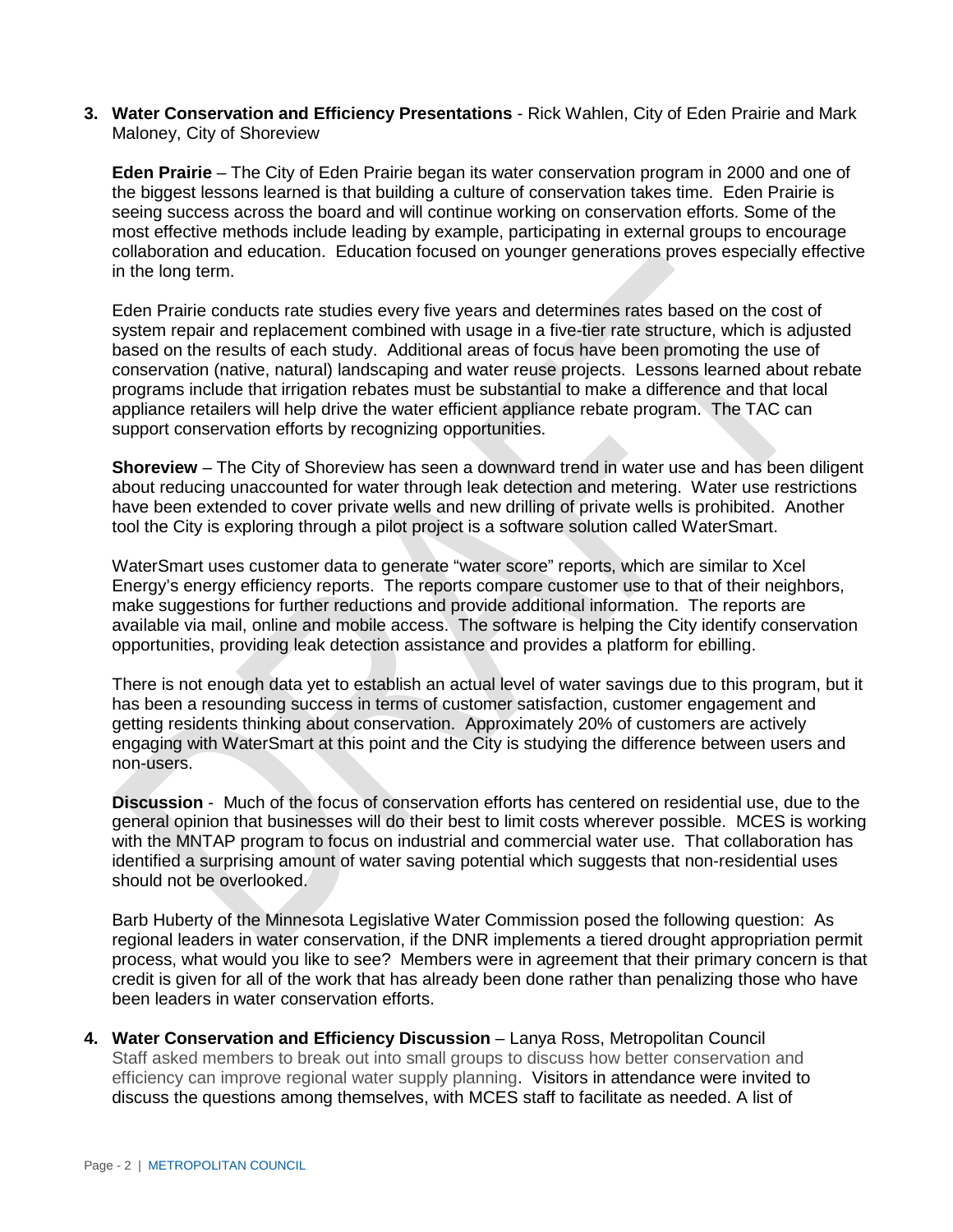questions was provided to shape discussion. Due to limited time, attendees were asked to focus on questions two and four.

2. What aspects of water conservation or efficiency do you think are most important to focus on (regulatory, incentives, community engagement, collaboration, etc.)?

Key comments included that you can never do enough enforcement to make much of a difference. Community engagement, outreach and education are key as well as a strong message focusing on stewardship of resources and infrastructure.

4. How do you measure the success of a water conservation or efficiency program? This could be water saved, community engagement, or other factors.

The consensus on this question was that we need to collect and analyze data in order to tell the story.

A full account of the answers collected at the meeting is included at the end of these Minutes, under the heading "Notes from Group Discussion – TAC Meeting, June 27, 2017".

#### **5. Information to Provide to MAWSAC** – Dave Brown, Metropolitan Council

Staff asked TAC members what they would like to share with MAWSAC, based on the contents of this meeting. Members agreed that the report out of the main topics of discussion should be shared with MAWSAC, including:

- Make sure that the agencies are acknowledging all of the progress already made.
- Understand that a one size fits all approach does not work.
- Focus on the why stewardship of resources and infrastructure (vs. conservation).
- Develop consistent messaging around stewardship.
- Advocate for a unified approach to water supply between the agencies and the municipalities.

Dean Lotter noted that MAWSAC will look to the TAC to define these issues more thoroughly.

#### **NEXT TAC MEETING**

Staff indicated that according to the agreed upon schedule, the next TAC meeting will be held on September 5, 2017 and the main topic will be funding.

#### **ADJOURNMENT**

Business completed, the meeting adjourned at 3:34 p.m.

Jinger Pulkrabek Recording Secretary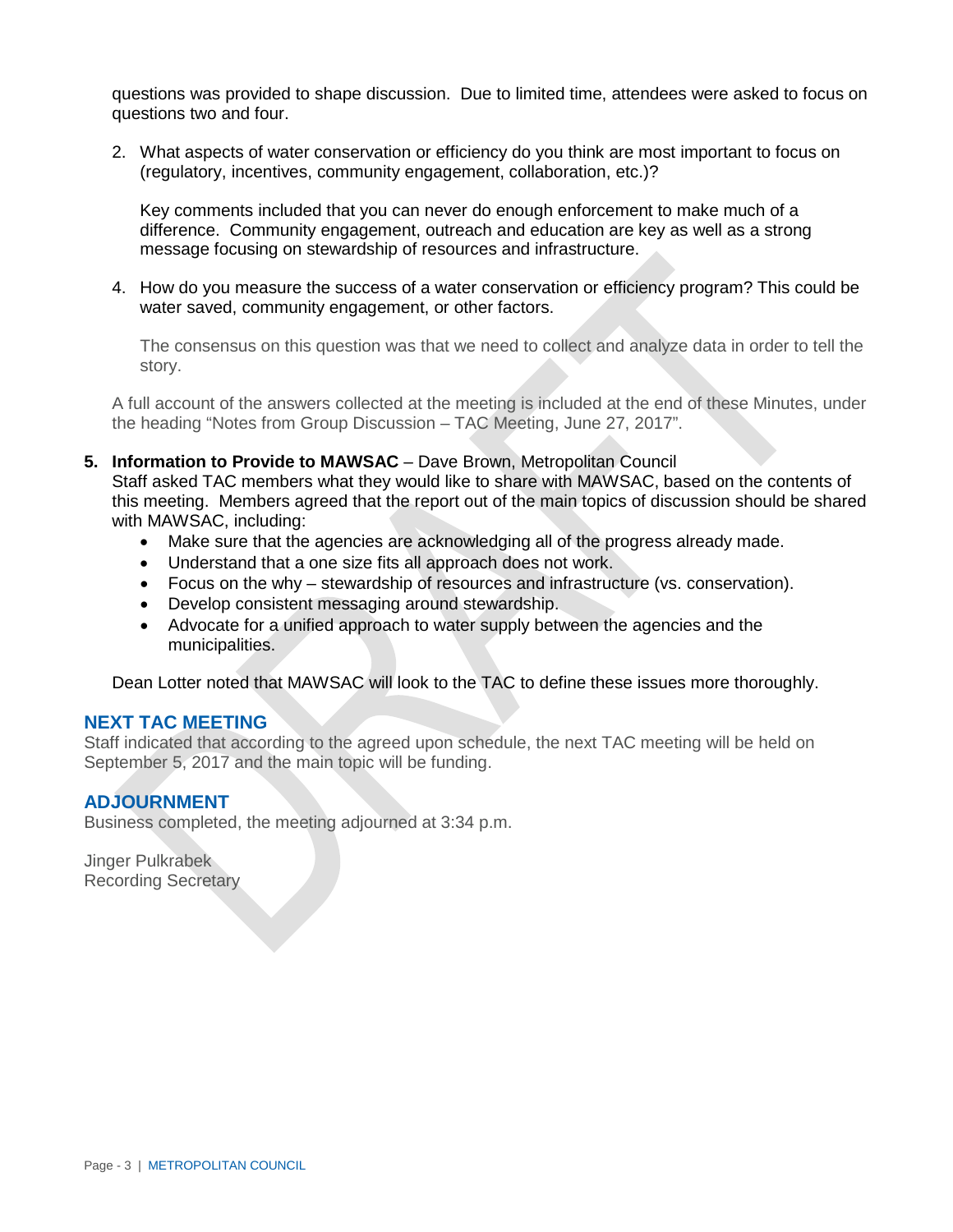# **NOTES FROM GROUP DISCUSSION, TAC MEETING JUNE 27, 2017**

## **Considerations for MAWSAC RE: Conservation and Efficiency**

TAC Members responded to two questions related to water efficiency and conservation as follows:

What aspects of water conservation or efficiency do you think are most important to focus on (regulatory, incentives, community engagement, collaboration, etc.)?

Comments on what to focus on:

- Community Engagement Important 3 members
- Regulatory/Compliance not effective
- High level of communication with residents with incentive focus to create a sustainable culture
- Signs and conversations with residents
- Missing a unified message
	- o Is a unified message on water conservation needed?
	- o Consider an approach from a "wise" water use basis
	- o Not all communities in the same situation
- Range of city approaches
	- o Some cities have no regulations, others do
- Some approaches have multiple benefits, building relationships between citizens, utility, police, etc.
- Focus on individual behaviors, interactions
- Lots of available educational content to use
- Conservation is not the goal, stewardship is (and may lead to conservation) which is regionwide
- Impact of conservation on infrastructure and water quality
- Different conservation ethic for base versus summer demand

How do you measure the success of a water conservation or efficiency program? This could be water saved, community engagement, or other factors.

Comments on how to measure success:

- Identify the story that will tell the story critical opportunity with use of app also supports greater engagement
- Be cautious about the application of per capita use
	- o Need to consider the water use and water user profiles or types
- Single value goals for water use not the best approach (ex. gpd)
- Need to collect data to tell the story; leverage technology to engage & track
- What data is relevant?
	- o Agencies might help here